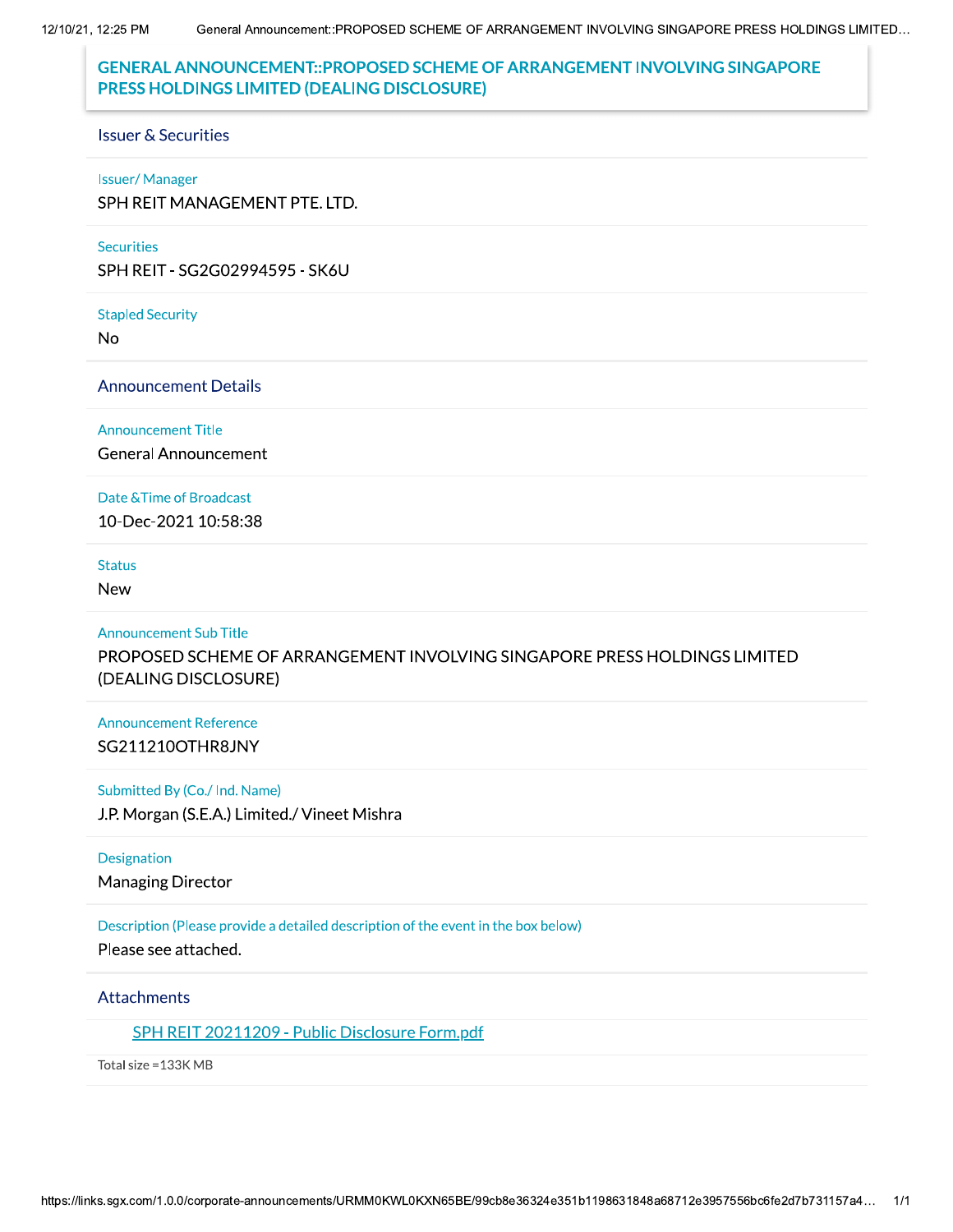# **PROPOSED ACQUISITION OF SINGAPORE PRESS HOLDINGS BY WAY OF A SCHEME OF ARRANGEMENT**

# **DEALINGS DISCLOSURE**

# **1. INTRODUCTION**

J. P. Morgan (S.E.A.) Limited ("**JPMSEAL**") refers to the proposed scheme of arrangement (the "**Scheme**") to be undertaken by Singapore Press Holdings Limited (the "**Company**") and Keppel Pegasus Pte. Ltd. (the "**Offeror**") (which is a wholly-owned subsidiary of Keppel Corporation Limited ("**KCL**")) pursuant to Section 210 of the Companies Act, Chapter 50 of Singapore, involving, inter alia, (i) the distribution of units in SPH REIT held by the Company to the shareholders of the Company on a pro-rata basis and (ii) the Offeror acquiring the entire share capital of the Company (other than those already owned, controlled or agreed to be acquired by the Offeror and its concert parties), the consideration for which include units in Keppel REIT, which was announced on 2 August 2021 (the "**Joint Announcement**").

As stated in the Joint Announcement, JPMSEAL is the financial adviser to the Offeror in respect of the Scheme.

All capitalised terms used and not defined herein shall have the same meanings given to them in the Joint Announcement.

## **2. DISCLOSURE OF DEALINGS**

Pursuant to Rule 12.1 of the Singapore Code on Take-overs and Mergers (the "**Code**") and the Practice Statement on the Exemption of Connected Fund Managers and Principal Traders under the Code, JPMSEAL wishes to announce the dealings by its associates in the relevant securities of SPH REIT on **09 December 2021**, details of which are set out in the Schedule hereto.

Issued by **J.P. Morgan (S.E.A.) Limited** 

10 December 2021 Singapore